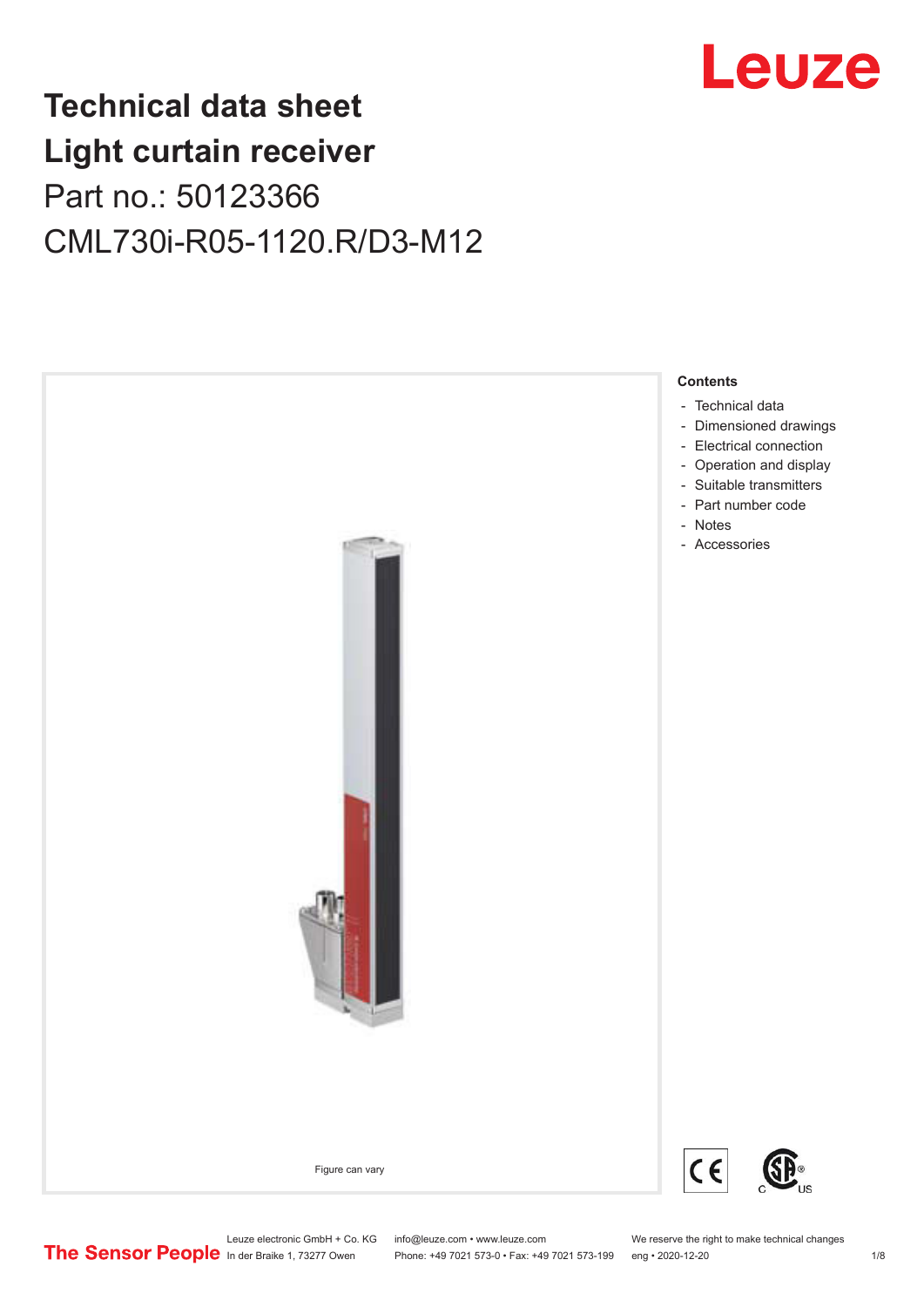### <span id="page-1-0"></span>**Technical data**

# Leuze

#### **Basic data**

| <b>Basic data</b>                              |                                                                    |
|------------------------------------------------|--------------------------------------------------------------------|
| <b>Series</b>                                  | 730                                                                |
| <b>Operating principle</b>                     | Throughbeam principle                                              |
| Device type                                    | Receiver                                                           |
| <b>Contains</b>                                | Accessories for the use of the BT-2R1                              |
| <b>Application</b>                             | Detection of transparent objects                                   |
|                                                | Object measurement                                                 |
|                                                |                                                                    |
| <b>Special version</b>                         |                                                                    |
| <b>Special version</b>                         | Crossed-beam scanning                                              |
|                                                | Diagonal-beam scanning                                             |
|                                                | Parallel-beam scanning                                             |
|                                                |                                                                    |
| <b>Optical data</b>                            |                                                                    |
| <b>Operating range</b>                         | Guaranteed operating range                                         |
| <b>Operating range</b>                         | 0.14.5m                                                            |
| Operating range, transparent media             | 0.1 1.75 m                                                         |
| <b>Operating range limit</b>                   | Typical operating range                                            |
| <b>Operating range limit</b>                   | 0.16m                                                              |
| <b>Measurement field length</b>                | 1.120 mm                                                           |
| <b>Number of beams</b>                         | 224 Piece(s)                                                       |
| <b>Beam spacing</b>                            | 5 <sub>mm</sub>                                                    |
|                                                |                                                                    |
| <b>Measurement data</b>                        |                                                                    |
| Minimum object diameter                        | $10 \text{ mm}$                                                    |
|                                                |                                                                    |
| <b>Electrical data</b>                         |                                                                    |
| <b>Protective circuit</b>                      | Polarity reversal protection                                       |
|                                                | Short circuit protected                                            |
|                                                | <b>Transient protection</b>                                        |
|                                                |                                                                    |
| Performance data                               |                                                                    |
| Supply voltage U <sub>B</sub>                  | 18  30 V, DC                                                       |
| <b>Residual ripple</b>                         | 0  15 %, From $U_{\rm B}$                                          |
| <b>Open-circuit current</b>                    | 0  270 mA, The specified values refer                              |
|                                                | to the entire package consisting of trans-<br>mitter and receiver. |
|                                                |                                                                    |
| Inputs/outputs selectable                      |                                                                    |
| Number of inputs/outputs selectable 2 Piece(s) |                                                                    |
| Type                                           | Inputs/outputs selectable                                          |
| Voltage type, outputs                          | DC                                                                 |
| Switching voltage, outputs                     | Typ. $U_R / 0 V$                                                   |
| Switching voltage, inputs                      | high: ≥6V                                                          |
|                                                | $low: 4V$                                                          |
|                                                |                                                                    |
| Input/output 1                                 |                                                                    |
| <b>Timing</b>                                  |                                                                    |
|                                                |                                                                    |
| Cycle time                                     | 2.39 ms                                                            |
| Response time per beam                         | $10 \mu s$                                                         |
| <b>Interface</b>                               |                                                                    |
| <b>Type</b>                                    | RS 485 Modbus                                                      |
|                                                |                                                                    |
| <b>RS 485</b>                                  |                                                                    |
| <b>Function</b>                                | Process                                                            |
|                                                |                                                                    |
| <b>Service interface</b>                       |                                                                    |
| <b>Type</b>                                    | IO-Link                                                            |

| <b>IO-Link</b>                                     |                              |
|----------------------------------------------------|------------------------------|
| <b>Function</b>                                    | Configuration via software   |
|                                                    | Service                      |
| <b>Connection</b>                                  |                              |
|                                                    |                              |
| <b>Number of connections</b><br><b>Plug outlet</b> | 2 Piece(s)<br>Rear side      |
|                                                    |                              |
| <b>Connection 1</b>                                |                              |
| <b>Function</b>                                    | Configuration interface      |
|                                                    | Connection to transmitter    |
|                                                    | Signal IN                    |
|                                                    | Signal OUT                   |
|                                                    | Voltage supply               |
| Type of connection                                 | Connector<br>M12             |
| <b>Thread size</b><br>Type                         | Male                         |
| <b>Material</b>                                    | Metal                        |
| No. of pins                                        | 8-pin                        |
| Encoding                                           | A-coded                      |
|                                                    |                              |
| <b>Connection 2</b>                                |                              |
| <b>Function</b>                                    | <b>BUS IN</b>                |
|                                                    | <b>BUS OUT</b>               |
| <b>Type of connection</b><br><b>Thread size</b>    | Connector<br>M12             |
| Type                                               | Female                       |
| <b>Material</b>                                    | Metal                        |
| No. of pins                                        | 5-pin                        |
| Encoding                                           | B-coded                      |
|                                                    |                              |
|                                                    |                              |
| <b>Mechanical data</b>                             |                              |
| Design                                             | Cubic                        |
| Dimension (W x H x L)                              | 29 mm x 35.4 mm x 1,143 mm   |
| <b>Housing material</b>                            | Metal                        |
| <b>Metal housing</b>                               | Aluminum                     |
| Lens cover material                                | Plastic<br>1,350q            |
| Net weight<br><b>Housing color</b>                 | Silver                       |
| Type of fastening                                  | Groove mounting              |
|                                                    | Via optional mounting device |
|                                                    |                              |
| <b>Operation and display</b>                       |                              |
| Type of display                                    | LED                          |
|                                                    | OLED display                 |
| <b>Number of LEDs</b>                              | 2 Piece(s)                   |
| Type of configuration                              | Software                     |
|                                                    | Teach-in                     |
| <b>Operational controls</b>                        | Membrane keyboard            |
| <b>Environmental data</b>                          |                              |
| Ambient temperature, operation                     | $-3060 °C$                   |
| Ambient temperature, storage                       | $-4070 °C$                   |
|                                                    |                              |
| <b>Certifications</b>                              |                              |
| Degree of protection                               | IP 65                        |
| <b>Protection class</b>                            | III                          |
| <b>Certifications</b>                              | c CSA US                     |
| <b>Standards applied</b>                           | IEC 60947-5-2                |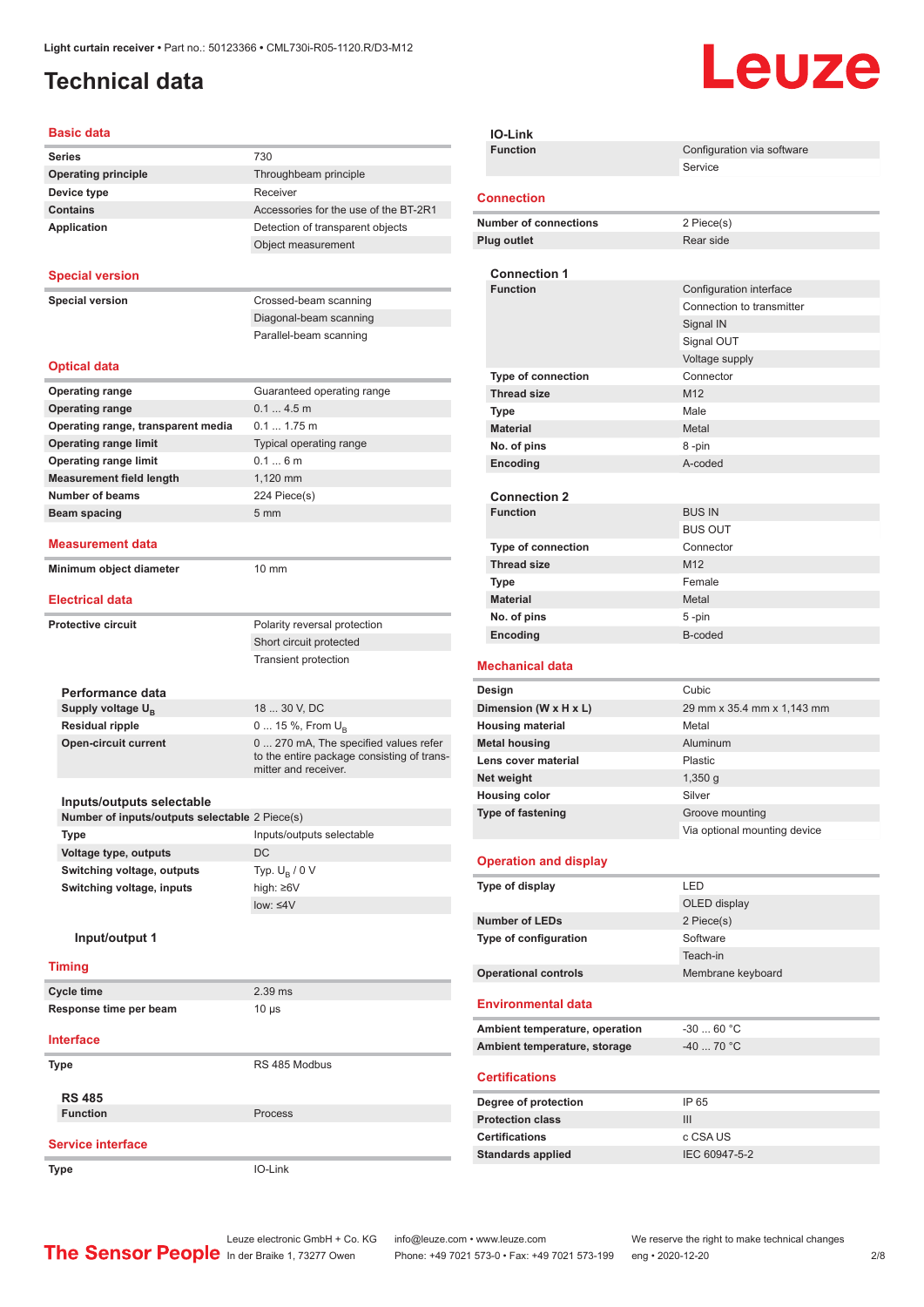### **Technical data**

| <b>Customs tariff number</b> | 90314990 |
|------------------------------|----------|
| eCl@ss 5.1.4                 | 27270910 |
| eCl@ss 8.0                   | 27270910 |
| eCl@ss 9.0                   | 27270910 |
| eCl@ss 10.0                  | 27270910 |
| eCl@ss 11.0                  | 27270910 |
| <b>ETIM 5.0</b>              | EC002549 |
| <b>ETIM 6.0</b>              | EC002549 |
| <b>ETIM 7.0</b>              | EC002549 |

#### Leuze electronic GmbH + Co. KG info@leuze.com • www.leuze.com We reserve the right to make technical changes ln der Braike 1, 73277 Owen Phone: +49 7021 573-0 • Fax: +49 7021 573-199 eng • 2020-12-20 3/8

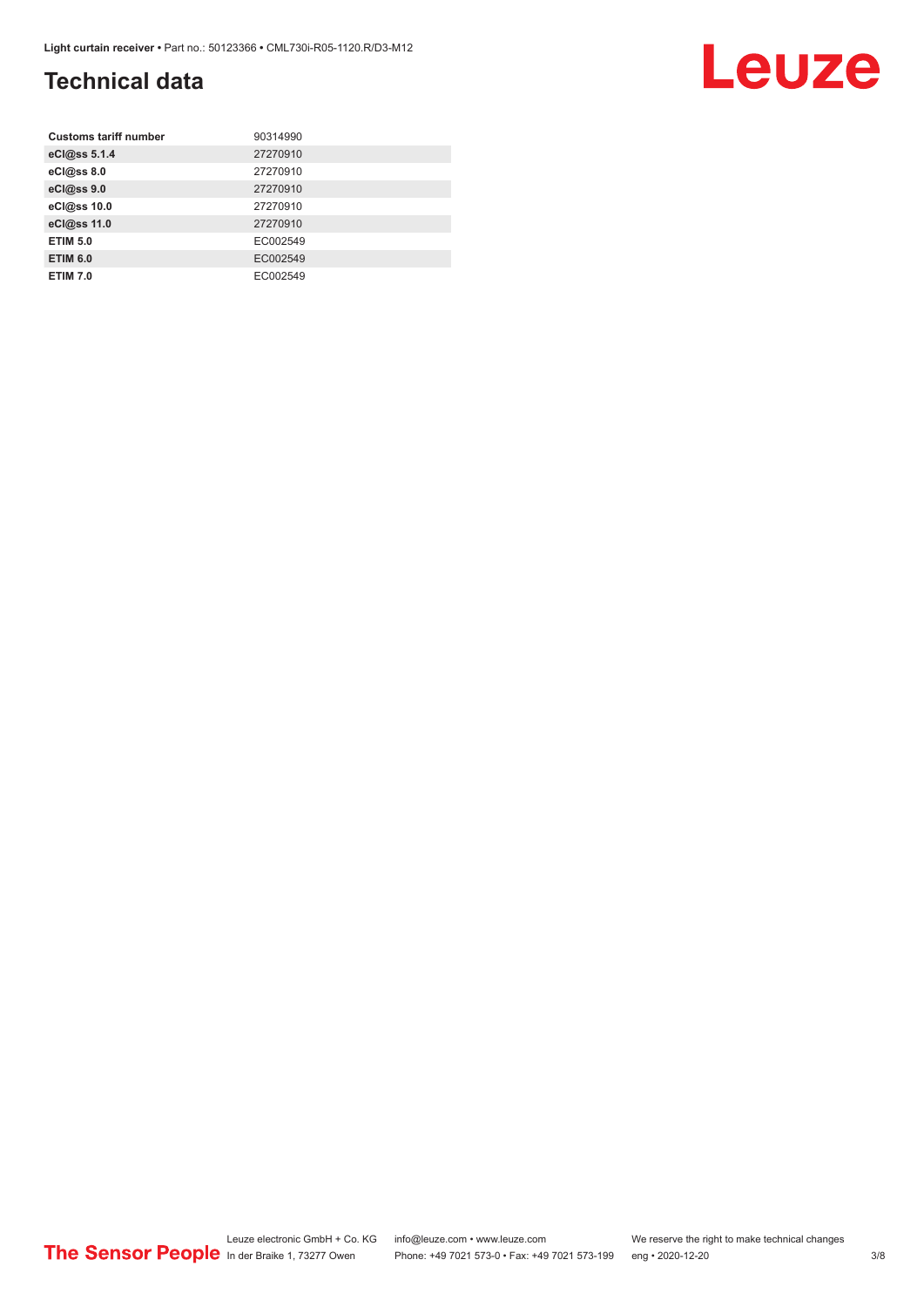#### <span id="page-3-0"></span>**Dimensioned drawings**

All dimensions in millimeters



- B Measurement field length 1120 mm
- F M6 thread
- G Fastening groove
- 
- T Transmitter
- R Receiver
- Y 2.5 mm



## **Leuze**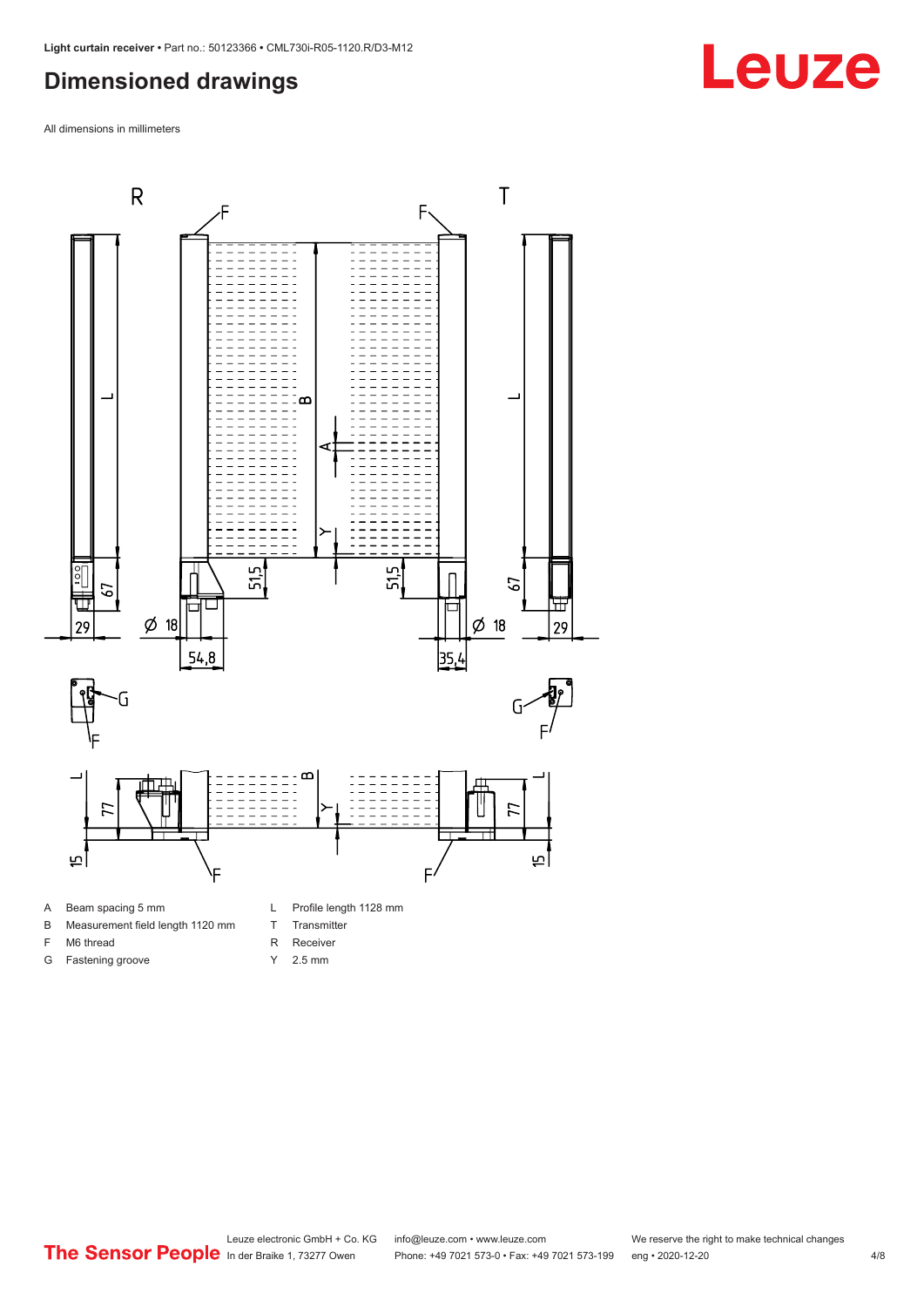#### <span id="page-4-0"></span>**Dimensioned drawings**





## **Electrical connection**

**Connection 1**

| <b>Function</b>    | Configuration interface   |
|--------------------|---------------------------|
|                    | Connection to transmitter |
|                    | Signal IN                 |
|                    | Signal OUT                |
|                    | Voltage supply            |
| Type of connection | Connector                 |
| <b>Thread size</b> | M12                       |
| <b>Type</b>        | Male                      |
| <b>Material</b>    | Metal                     |
| No. of pins        | 8-pin                     |
| Encoding           | A-coded                   |

#### **Pin Pin assignment**

| 1              | $V +$            |  |  |
|----------------|------------------|--|--|
| $\overline{2}$ | I/O <sub>1</sub> |  |  |
| 3              | <b>GND</b>       |  |  |
| $\overline{4}$ | IO-Link          |  |  |
| 5              | I/O <sub>2</sub> |  |  |
| 6              | RS 485 Tx+       |  |  |
| 7              | RS 485 Tx+       |  |  |
| 8              | <b>FE/SHIELD</b> |  |  |
|                |                  |  |  |



#### **Connection 2**

| <b>Function</b>    | <b>BUS IN</b>  |
|--------------------|----------------|
|                    | <b>BUS OUT</b> |
| Type of connection | Connector      |
| <b>Thread size</b> | M12            |
| <b>Type</b>        | Female         |
| <b>Material</b>    | Metal          |
| No. of pins        | $5 - pin$      |
| Encoding           | B-coded        |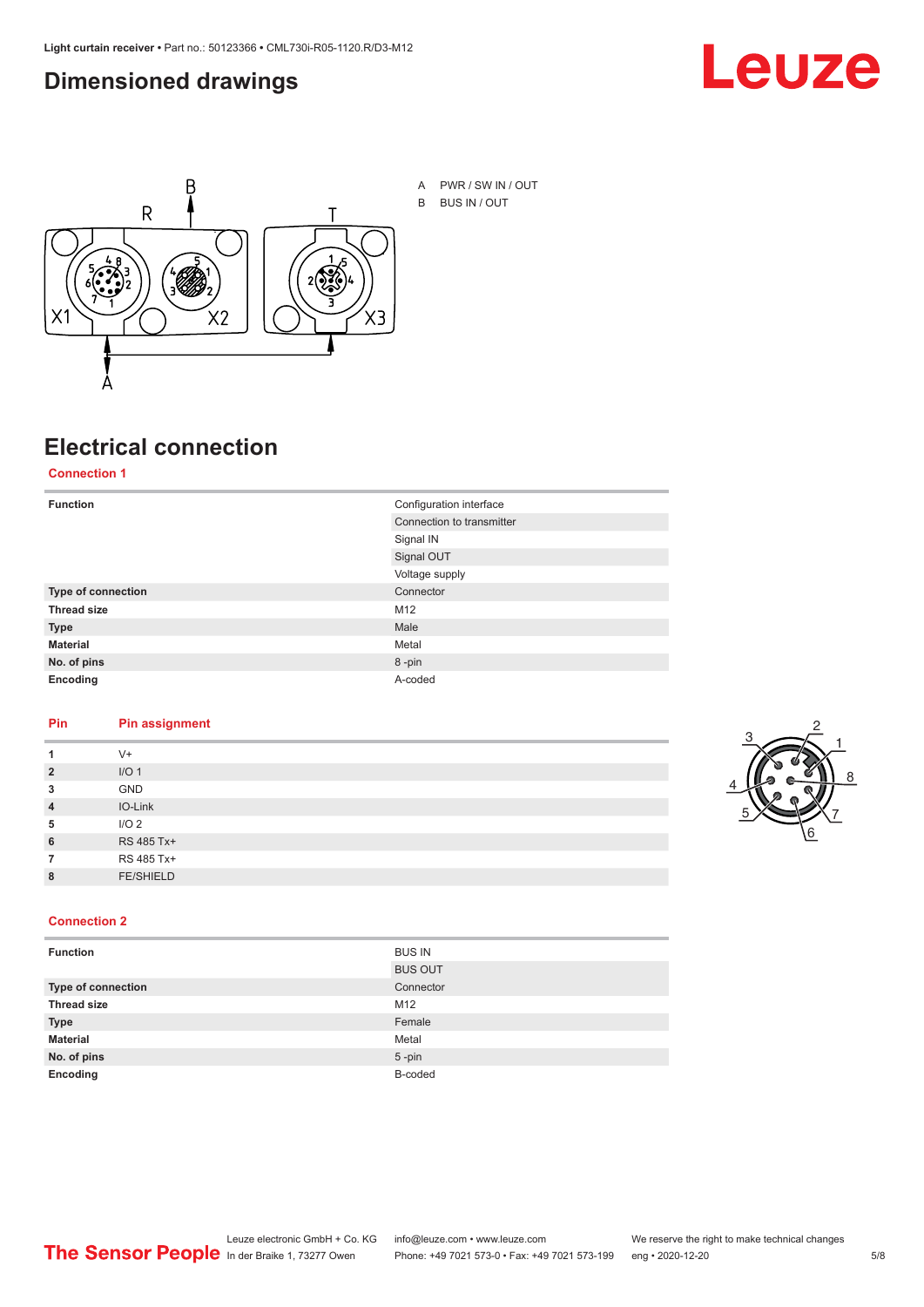### <span id="page-5-0"></span>**Electrical connection**

#### **Pin Pin assignment 1** V+ **2** Tx-**3** PB GND **4** Tx+ **5** FE/SHIELD 3 2 1 5 4

### **Operation and display**

| <b>LED</b>     | <b>Display</b>           | <b>Meaning</b>                         |
|----------------|--------------------------|----------------------------------------|
|                | Green, continuous light  | Operational readiness                  |
|                | Green, flashing          | Teach / error                          |
| $\overline{2}$ | Yellow, continuous light | Light path free, with function reserve |
|                | Yellow, flashing         | No function reserve                    |
|                | Off                      | Object detected                        |

#### **Suitable transmitters**

| Part no. | <b>Designation</b>         | <b>Article</b>               | <b>Description</b>                                                        |
|----------|----------------------------|------------------------------|---------------------------------------------------------------------------|
| 50118925 | CML730i-T05-<br>1120.R-M12 | Light curtain<br>transmitter | Operating range: 0.1  4 m<br>Connection: Connector, M12, Rear side, 5-pin |

#### **Part number code**

Part designation: **CML7XXi-YZZ-AAAA.BCCCDDD-EEEFFF**

| <b>CML</b>  | <b>Operating principle</b><br>Measuring light curtain                                                                                     |
|-------------|-------------------------------------------------------------------------------------------------------------------------------------------|
| 7XXi        | <b>Series</b><br>720i: 720i series<br>730i: 730i series                                                                                   |
| Y           | Device type<br>T: transmitter<br>R: receiver                                                                                              |
| <b>ZZ</b>   | <b>Beam spacing</b><br>$05:5$ mm<br>10:10 mm<br>20:20 mm<br>40:40 mm                                                                      |
| <b>AAAA</b> | Measurement field length [mm], dependent on beam spacing                                                                                  |
| B           | Equipment<br>A: connector outlet, axial<br>R: rear connector outlet                                                                       |
| CCC         | Interface<br>L: IO-Link<br>/CN: CANopen<br>/PB: PROFIBUS<br>/PN: PROFINET<br>/CV: Analog current and voltage output<br>/D3: RS 485 Modbus |

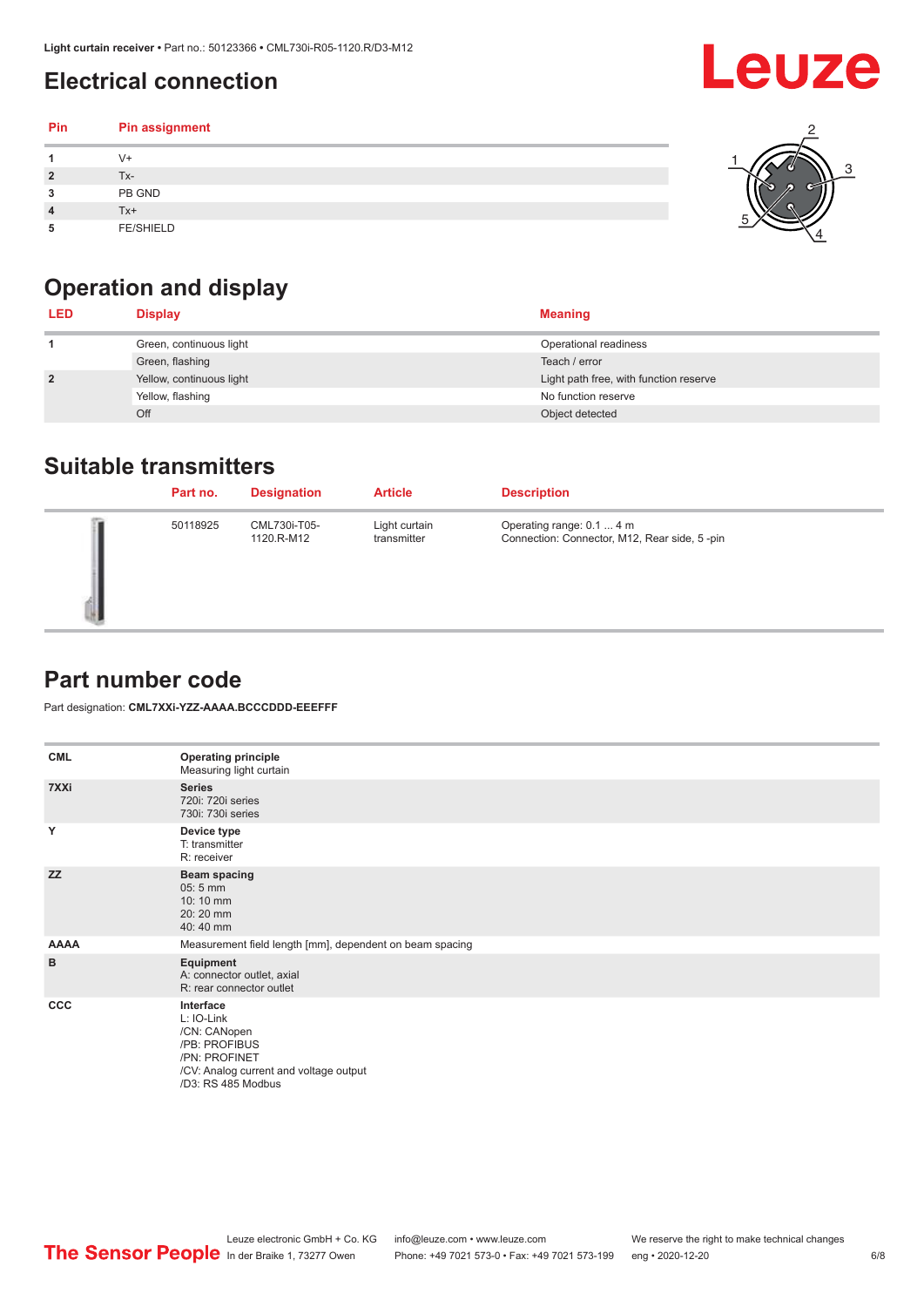#### <span id="page-6-0"></span>**Part number code**



| <b>DDD</b> | <b>Special equipment</b><br>-PS: Power Setting                                                  |
|------------|-------------------------------------------------------------------------------------------------|
| <b>EEE</b> | <b>Electrical connection</b><br>M12: M12 connector                                              |
| <b>FFF</b> | -EX: Explosion protection                                                                       |
|            | <b>Note</b>                                                                                     |
|            |                                                                                                 |
|            | $\&$ A list with all available device types can be found on the Leuze website at www.leuze.com. |

#### **Notes**

| <b>Observe intended use!</b>                                                                                                                                                                                                  |
|-------------------------------------------------------------------------------------------------------------------------------------------------------------------------------------------------------------------------------|
| $\%$ This product is not a safety sensor and is not intended as personnel protection.<br>$\%$ The product may only be put into operation by competent persons.<br>♦ Only use the product in accordance with its intended use. |



#### **For UL applications:**

ª For UL applications, use is only permitted in Class 2 circuits in accordance with the NEC (National Electric Code). ª These proximity switches shall be used with UL Listed Cable assemblies rated 30V, 0.5A min, in the field installation, or equivalent (categories: CYJV/ CYJV7 or PVVA/PVVA7)

#### **Accessories**

### Connection technology - Connection cables

|        | Part no. | <b>Designation</b>     | <b>Article</b>   | <b>Description</b>                                                                                                                                         |
|--------|----------|------------------------|------------------|------------------------------------------------------------------------------------------------------------------------------------------------------------|
| 2<br>W | 50132079 | KD U-M12-5A-V1-<br>050 | Connection cable | Connection 1: Connector, M12, Axial, Female, A-coded, 5-pin<br>Connection 2: Open end<br>Shielded: No<br>Cable length: 5,000 mm<br>Sheathing material: PVC |

#### Connection technology - Y distribution cables

|             |   | Part no. | <b>Designation</b>          | <b>Article</b>        | <b>Description</b>                                                                                                                                                                                                                                                                                  |
|-------------|---|----------|-----------------------------|-----------------------|-----------------------------------------------------------------------------------------------------------------------------------------------------------------------------------------------------------------------------------------------------------------------------------------------------|
| 圔<br>⋿<br>٣ | ø | 50118183 | K-Y1 M12A-5m-<br>M12A-S-PUR | Interconnection cable | Connection 1: Connector, M12, Axial, Female, A-coded, 5-pin<br>Connection 2: Connector, M12, Axial, Male, A-coded, 5-pin<br>Connection 3: Connector, M12, Axial, Female, A-coded, 8-pin<br>Shielded: Yes<br>Cable length fork 1: 5,000 mm<br>Cable length fork 2: 150 mm<br>Sheathing material: PUR |